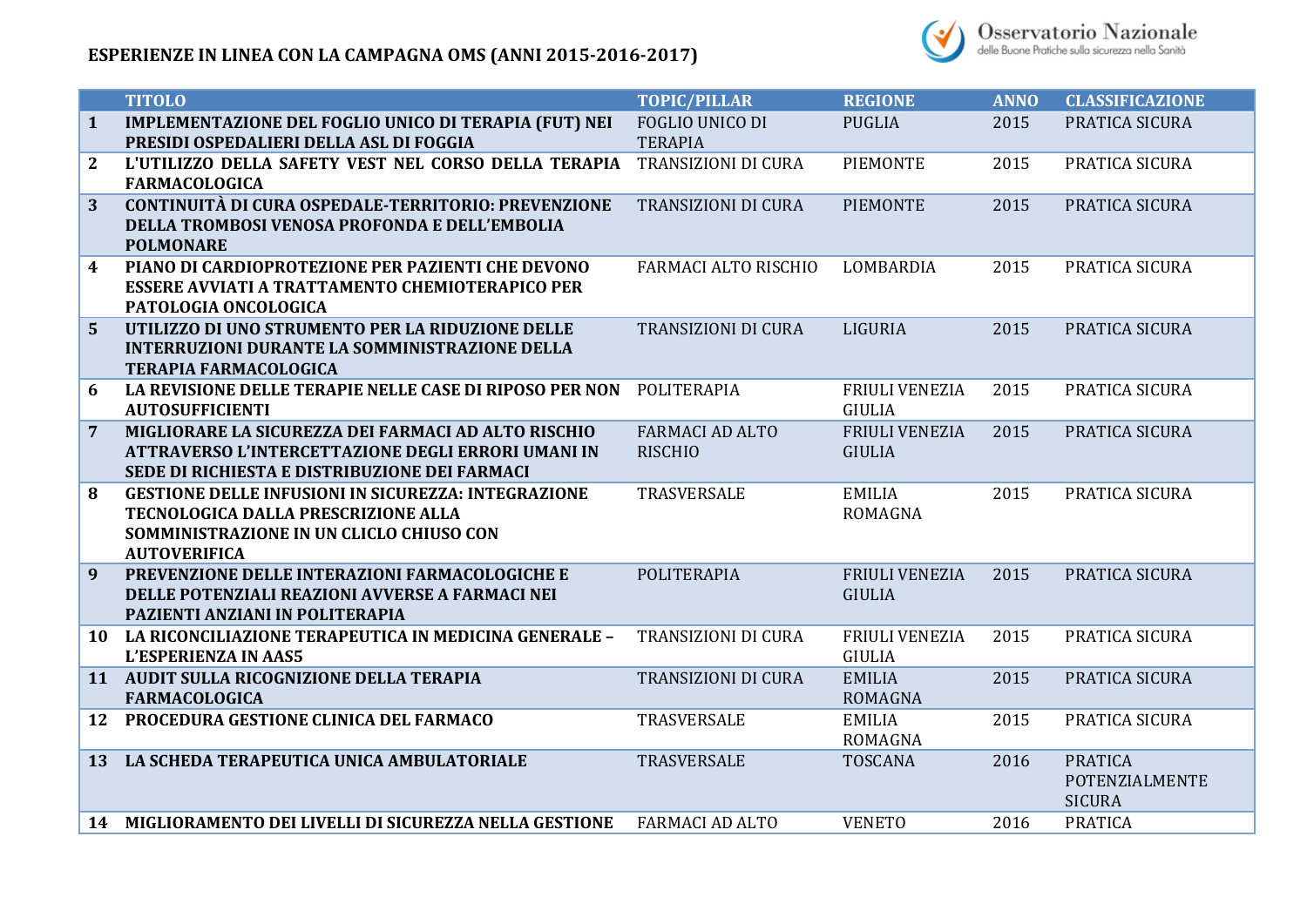## **ESPERIENZE IN LINEA CON LA CAMPAGNA OMS (ANNI 2015-2016-2017)**



|    | DEI FARMACI CHEMIOTERAPICI ANTIBLASTICI                                                                  | <b>RISCHIO</b>                           |                                 |      | POTENZIALMENTE<br><b>SICURA</b>                          |
|----|----------------------------------------------------------------------------------------------------------|------------------------------------------|---------------------------------|------|----------------------------------------------------------|
| 15 | LA BUONA PRATICA NELLA SOMMINISTRAZIONE DEGLI<br><b>ANTIBLASTICI (CTA)</b>                               | <b>FARMACI AD ALTO</b><br><b>RISCHIO</b> | <b>TOSCANA</b>                  | 2016 | <b>PRATICA</b><br><b>POTENZIALMENTE</b><br><b>SICURA</b> |
| 16 | RICONCILIAZIONE DELLA TERAPIA FARMACOLOGICA                                                              | TRANSIZIONI DI CURA                      | <b>SARDEGNA</b>                 | 2017 | <b>PRATICA</b><br>POTENZIALMENTE<br><b>SICURA</b>        |
| 17 | <b>GESTIONE DELLA TERAPIA CON FARMACI ANTICOAGULANTI</b><br><b>ORALI (TAO)</b>                           | <b>FARMACI AD ALTO</b><br><b>RISCHIO</b> | <b>TOSCANA</b>                  | 2017 | <b>PRATICA</b><br>POTENZIALMENTE<br><b>SICURA</b>        |
| 18 | <b>IMPLEMENTAZIONE DELLA SCHEDA UNICA DI TERAPIA</b>                                                     | TRASVERSALE                              | <b>VENETO</b>                   | 2017 | <b>PRATICA</b><br>POTENZIALMENTE<br><b>SICURA</b>        |
| 19 | <b>IMPLEMENTAZIONE DELLA RICOGNIZIONE FARMACOLOGICA</b><br>PRESSO L'AZIENDA OSPEDALIERA DI REGGIO EMILIA | TRASVERSALE                              | <b>EMILIA</b><br><b>ROMAGNA</b> | 2015 | <b>PRATICA</b><br>POTENZIALMENTE<br><b>SICURA</b>        |
| 20 | ADOZIONE PROTOCOLLO AZIENDALE "PREVENZIONE DEGLI<br>ERRORI IN TERAPIA CON FARMACI ANTINEOPLASTICI"       | <b>FARMACI AD ALTO</b><br><b>RISCHIO</b> | <b>PUGLIA</b>                   | 2015 | <b>PRATICA</b><br>POTENZIALMENTE<br><b>SICURA</b>        |
| 21 | RICONCILIAZIONE FARMACOLOGICA E PREVENZIONE DELLE<br>REAZIONI AVVERSE A FARMACI NELLA ASL 02 ABRUZZO     | <b>TRANSIZIONI DI CURA</b>               | <b>ABRUZZO</b>                  | 2015 | <b>PRATICA</b><br>POTENZIALMENTE<br><b>SICURA</b>        |
| 22 | SCHEDA TERAPEUTICA UNICA INFORMATIZZATA (STU)                                                            | TRASVERSALE                              | <b>TOSCANA</b>                  | 2016 | <b>PRATICA</b><br>POTENZIALMENTE<br><b>SICURA</b>        |
| 23 | PREVENZIONE ERRORI DOVUTI AD INTERRUZIONI                                                                | <b>TRANSIZIONI DI CURA</b>               | <b>TOSCANA</b>                  | 2016 | <b>PRATICA</b><br>POTENZIALMENTE<br><b>SICURA</b>        |
| 24 | PROGETTO RICONCILIAZIONE TERAPEUTICA                                                                     | TRANSIZIONI DI CURA                      | LOMBARDIA                       | 2016 | <b>PRATICA</b><br>POTENZIALMENTE<br><b>SICURA</b>        |
| 25 | RICOGNIZIONE/RICONCILIAZIONE DEI FARMACI: UNA<br><b>GARANZIA PER LA SICUREZZA DEI PAZIENTI</b>           | TRANSIZIONI DI CURA                      | LIGURIA                         | 2016 | <b>PRATICA</b><br>POTENZIALMENTE<br><b>SICURA</b>        |
| 26 | PROCEDURA ALLESTIMENTO FARMACI IN SICUREZZA                                                              | <b>FARMACI AD ALTO</b>                   | <b>VENETO</b>                   | 2016 | <b>PRATICA</b>                                           |